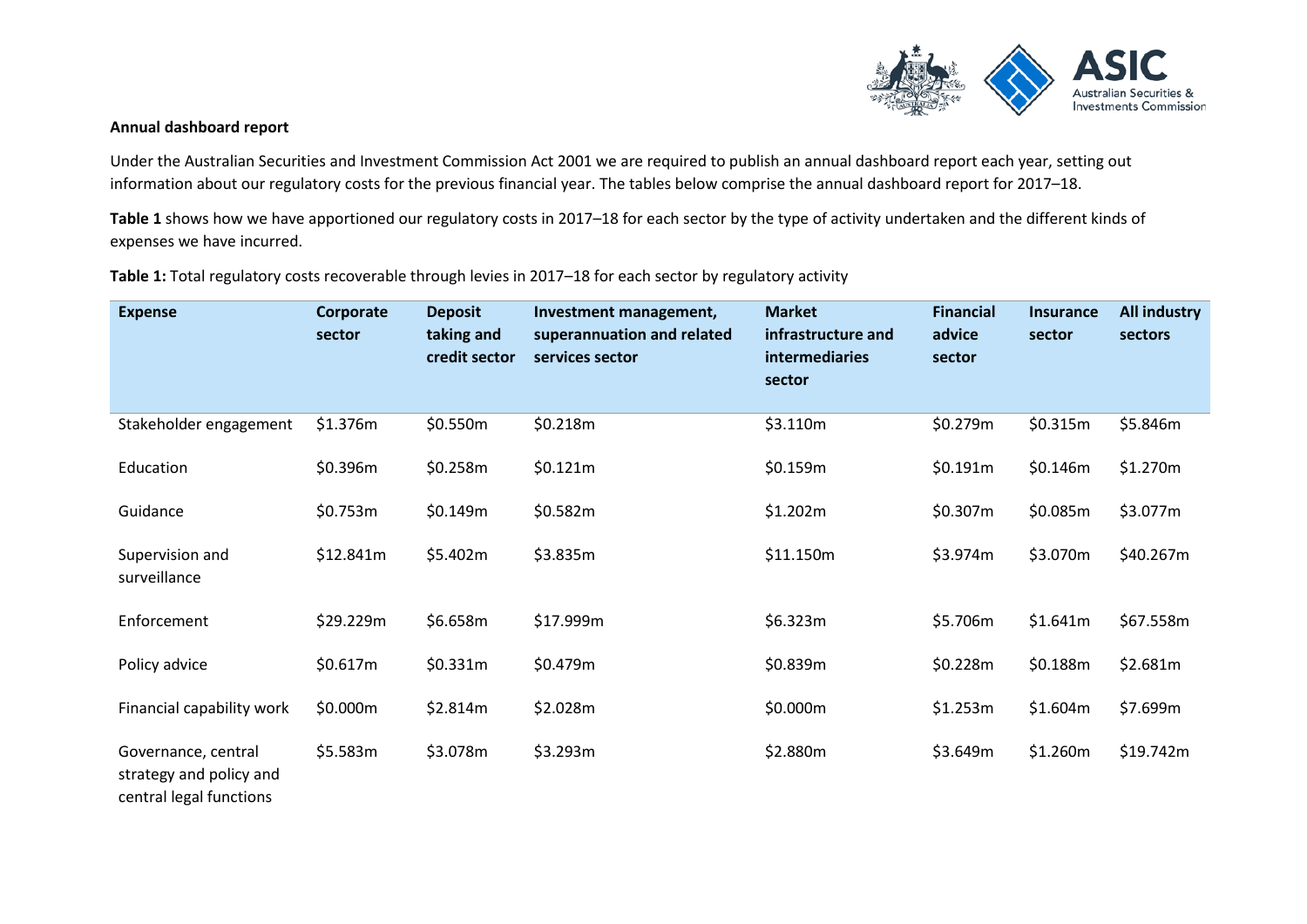| <b>Expense</b>                                     | Corporate<br>sector | <b>Deposit</b><br>taking and<br>credit sector | Investment management,<br>superannuation and related<br>services sector | <b>Market</b><br>infrastructure and<br><b>intermediaries</b><br>sector | <b>Financial</b><br>advice<br>sector | <b>Insurance</b><br>sector | <b>All industry</b><br>sectors |
|----------------------------------------------------|---------------------|-----------------------------------------------|-------------------------------------------------------------------------|------------------------------------------------------------------------|--------------------------------------|----------------------------|--------------------------------|
| IT support                                         | \$7.642m            | \$3.822m                                      | \$4.654m                                                                | \$4.441m                                                               | \$3.258m                             | \$1.706m                   | \$25.523m                      |
| Operations support                                 | \$3.750m            | \$1.845m                                      | \$2.360m                                                                | \$2.293m                                                               | \$1.548m                             | \$0.808m                   | \$12.604m                      |
| Property and corporate<br>services                 | \$10.383m           | \$5.074m                                      | \$6.169m                                                                | \$5.979m                                                               | \$4.214m                             | \$2.204m                   | \$34.023m                      |
| Total operating costs                              | \$72.572m           | \$29.981m                                     | \$41.737m                                                               | \$38.376m                                                              | \$24.601m                            | \$13.024m                  | \$220.289m                     |
| Adjustment for capital<br>expenditure allowance    | \$4.603m            | \$2.657m                                      | \$2.499m                                                                | \$3.118m                                                               | \$1.783m                             | \$1.264m                   | \$15.924m                      |
| Adjustment for ASIC-<br>sourced revenue            | (58.825m)           | (\$1.155m)                                    | (52.564m)                                                               | (\$1.856m)                                                             | (\$1.047m)                           | (50.664m)                  | (\$16,109m)                    |
| Adjustment for market<br>competition cost recovery | \$0.658m            | N/A                                           | \$0.658m                                                                | \$3.070m                                                               | N/A                                  | N/A                        | \$4.386m                       |
| Adjustment for new policy<br>measures              | \$1.689m            | \$3.594m                                      | \$2.413m                                                                | \$0.739m                                                               | \$2.923m                             | \$0.299m                   | \$12.082m                      |
| <b>Total costs recoverable</b>                     | \$70.697m           | \$35.077m                                     | \$44.743m                                                               | \$43.446m                                                              | \$28.260m                            | \$14.361m                  | \$236.583m                     |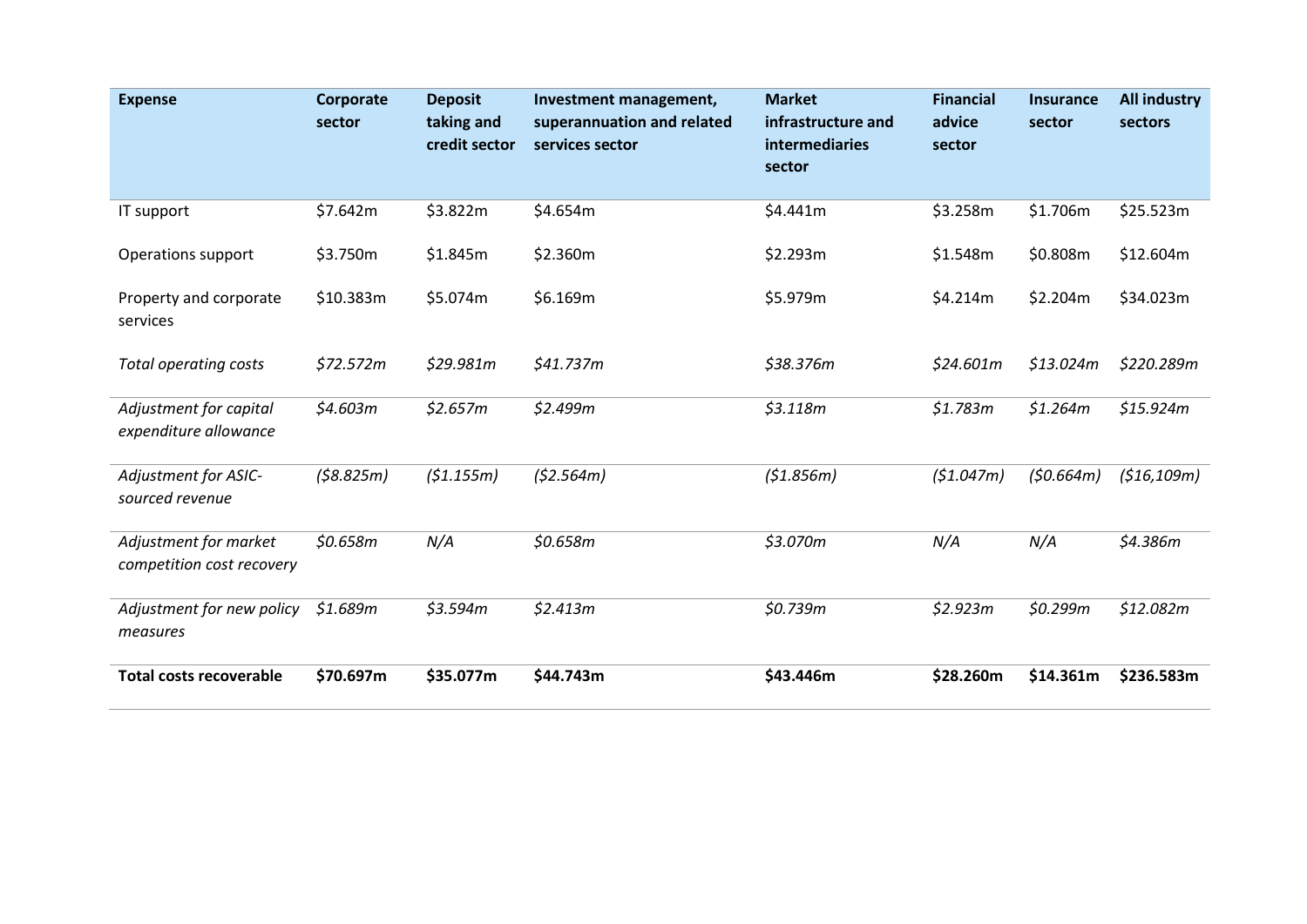**[Table 2](#page-2-0)** shows our total regulatory costs for 2017–18 and how we have apportioned those costs across each sector and subsector.

<span id="page-2-0"></span>**Table 2:** Total regulatory costs recoverable through levies in 2017–18 by industry sector and subsector

## **All industry sectors**

| <b>Sector</b>                                                 | Cost      |
|---------------------------------------------------------------|-----------|
| Corporate sector                                              | \$70.697m |
| Deposit taking and credit sector                              | \$35.077m |
| Investment management, superannuation and related<br>services | \$44.743m |
| Market infrastructure and intermediaries sector               | \$43.446m |
| Financial advice sector                                       | \$28.260m |
| Insurance sector                                              | \$14.361m |
| Total                                                         | S236.583m |

### **Corporate sector**

| <b>Subsector</b>                | Cost      |
|---------------------------------|-----------|
| Listed corporations             | \$50.415m |
| Unlisted public companies       | \$2.341m  |
| Large proprietary companies     | \$4.473m  |
| Auditors of disclosing entities | \$5.666m  |
| Registered company auditors     | \$0.929m  |
| Registered liquidators          | \$6.870m  |
| <b>Total</b>                    | \$70.697m |

## **Deposit taking and credit sector**

| <b>Subsector</b> | Cost      |
|------------------|-----------|
| Credit providers | \$24.124m |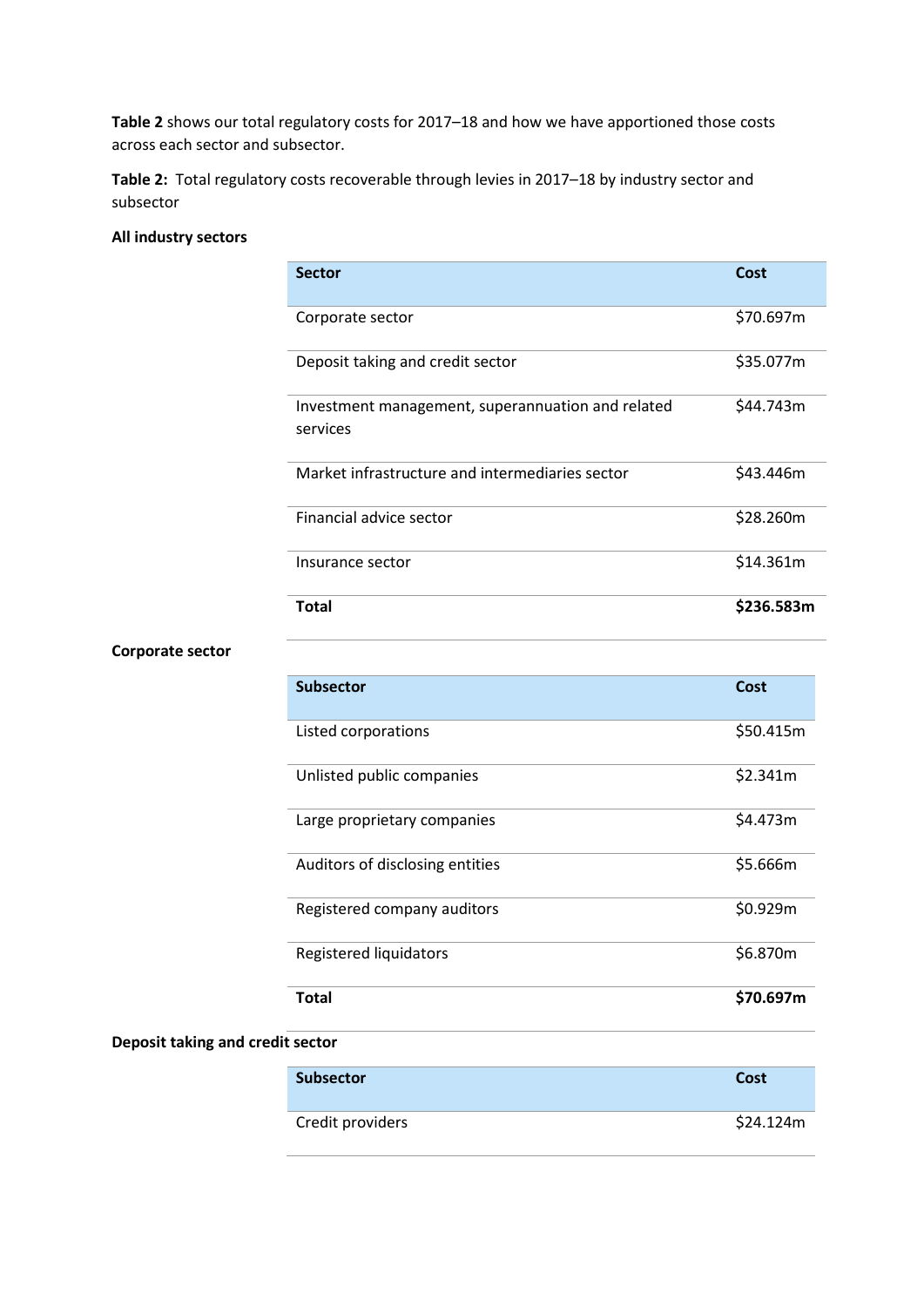| <b>Subsector</b>              | Cost      |
|-------------------------------|-----------|
| Small amount credit providers | \$1.296m  |
| Credit intermediaries         | \$5.740m  |
| Deposit product providers     | \$3.114m  |
| Payment product providers     | \$0.655m  |
| Margin lenders                | \$0.148m  |
| Total                         | \$35.077m |

# **Investment management, superannuation and related services sector**

| <b>Subsector</b>                               | Cost      |
|------------------------------------------------|-----------|
| Superannuation trustees                        | \$9.593m  |
| Responsible entities                           | \$22.770m |
| Wholesale trustees                             | \$9.380m  |
| Custodians                                     | \$0.741m  |
| Investor directed portfolio services operators | \$1.222m  |
| Managed discretionary account providers        | \$0.742m  |
| Traditional trustee company service providers  | \$0.297m  |
| <b>Total</b>                                   | \$44.743m |

## **Market infrastructure and intermediaries sector**

| <b>Subsector</b>                                                       | Cost     |
|------------------------------------------------------------------------|----------|
| Large securities exchange operators                                    | \$3.801m |
| Large futures exchange operators                                       | \$1.436m |
| Small futures exchange operators                                       | \$0.251m |
| Small securities exchange operators with self-listing function<br>only | \$0.024m |
| Small securities exchange operators                                    | S0.536m  |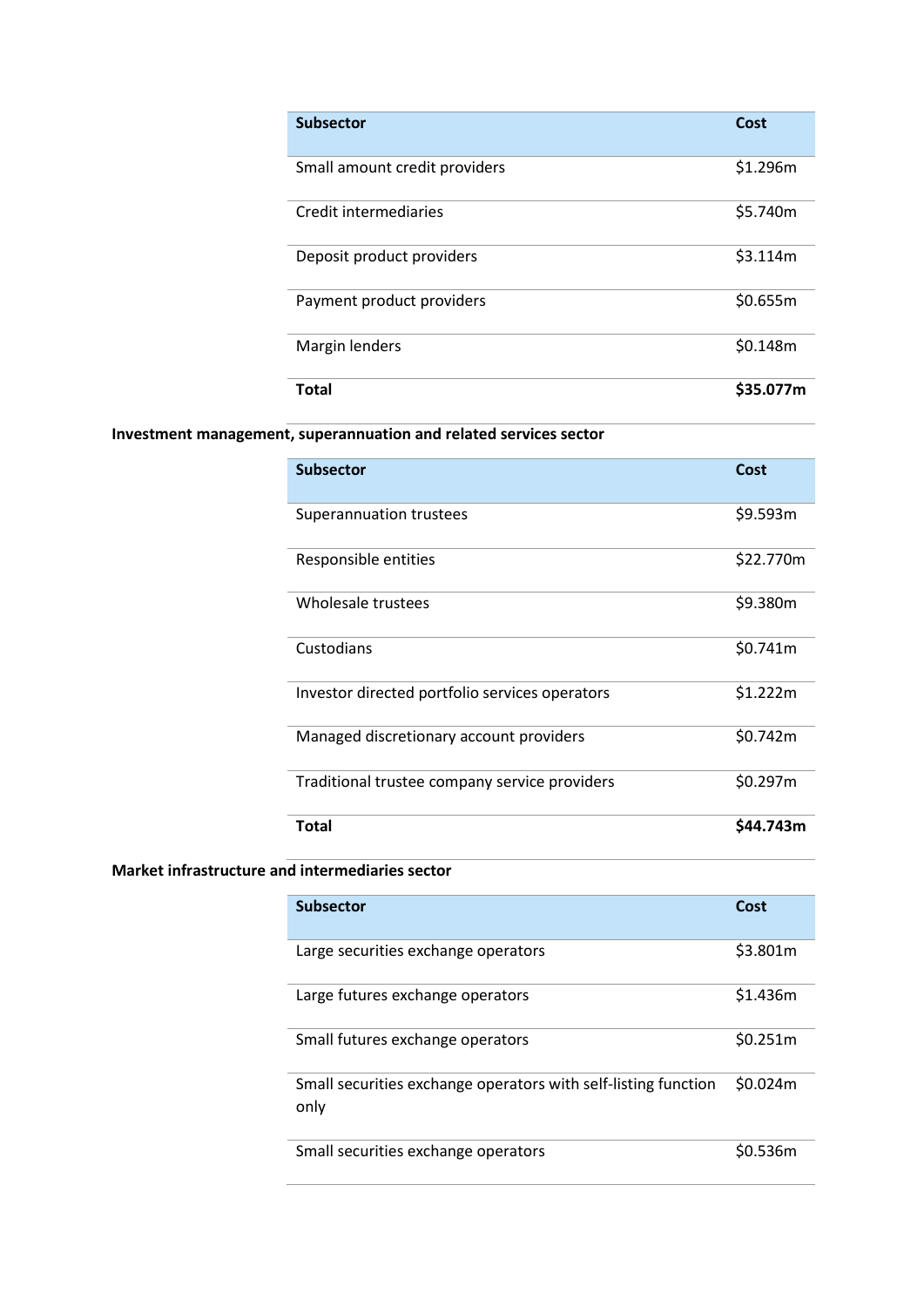| <b>Subsector</b>                                 | Cost      |
|--------------------------------------------------|-----------|
| Small derivatives market operators               | \$0.480m  |
| Overseas market operators                        | \$0.519m  |
| Exempt CS facility operators                     | \$0.016m  |
| Tier 1 CS facility operators                     | \$1.614m  |
| Tier 2 CS facility operators                     | \$0.192m  |
| Tier 3 CS facility operators                     | \$0.072m  |
| Tier 4 CS facility operators                     | \$0.016m  |
| Australian derivative trade repository operators | \$0.240m  |
| Exempt market operators                          | \$1.135m  |
| Credit rating agencies                           | \$0.232m  |
| Large securities exchange participants           | \$14.725m |
| Large futures exchange participants              | \$3.321m  |
| Securities dealers                               | \$1.483m  |
| Corporate advisers                               | \$4.767m  |
| <b>OTC</b> traders                               | \$3.846m  |
| Retail OTC derivatives issuers                   | \$4.631m  |
| Wholesale electricity dealers                    | \$0.110m  |
| <b>Total</b>                                     | \$43.446m |

## **Financial advice sector**

| <b>Subsector</b>                                                                                                 | Cost      |
|------------------------------------------------------------------------------------------------------------------|-----------|
| Licensees that provide personal advice to retail clients on<br>relevant financial products                       | \$25.634m |
| Licensees that provide personal advice to retail clients on<br>products that are not relevant financial products | \$1.199m  |